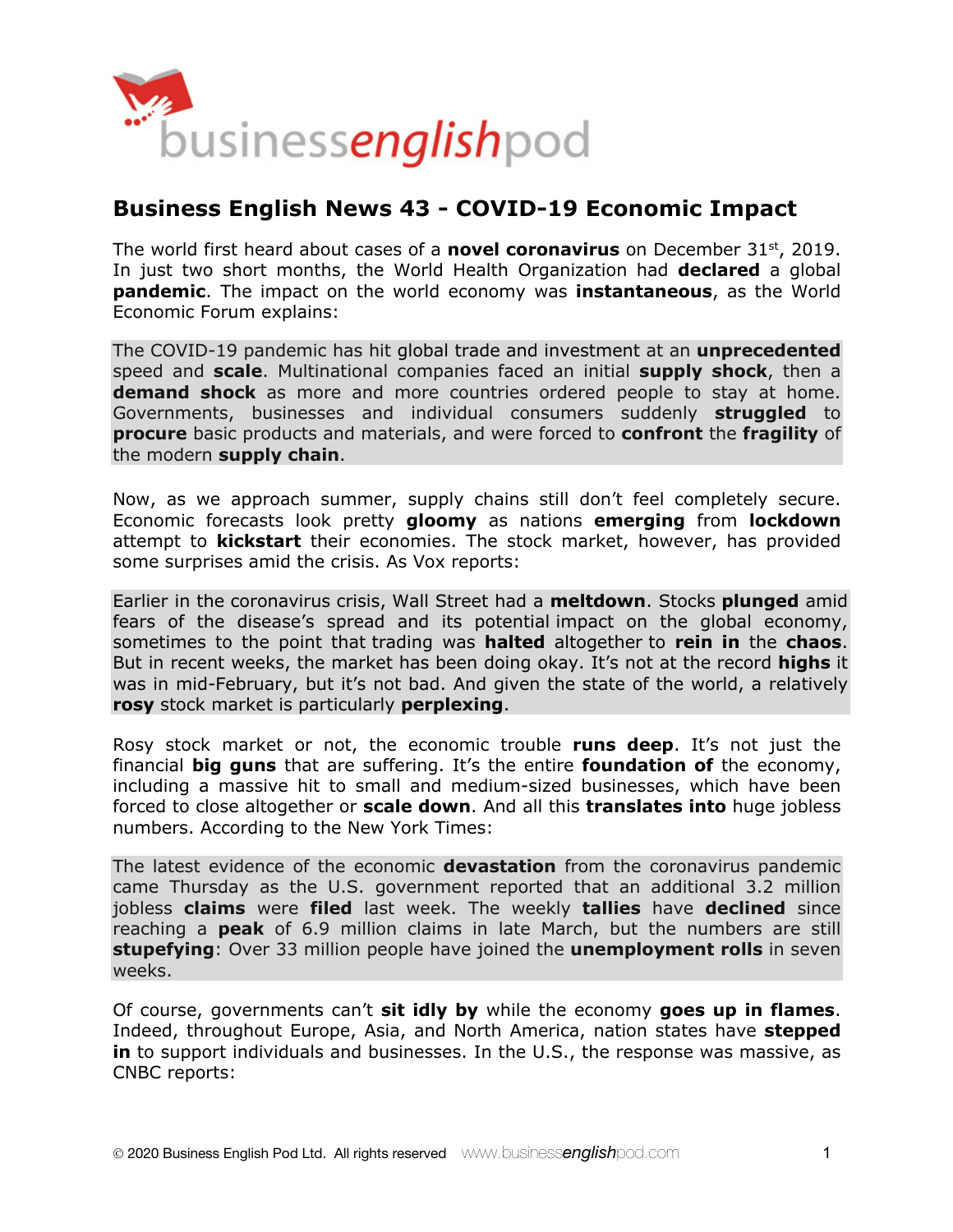**Lawmakers** in March moved **swiftly** to approve a historic **stimulus package** that would **inject** trillions of dollars into the economy as incomes and revenues **evaporated**. The Coronavirus Aid, Relief, and Economic Security, or CARES, Act injects more than \$7 trillion into the economy: \$2.2 trillion for direct **checks** to Americans, expanded **unemployment benefits**, money for health care, **forgivable** small business loans, and **authorization** for the Federal Reserve to invest more than \$5 trillion into **custom-made** lending programs.

But not every industry or company is impacted equally in a crisis. Despite the deep damage done to tourism, aviation, oil and gas, retail, and hospitality, there are a few winners in the crisis. As the Economist notes:

Demand for online services has **exploded** and the **infrastructure** behind the internet has proved to be **remarkably reliable**. **Newcomers** such as Slack and Zoom, which help businesses **operate remotely**, have become **household names**. And although some tech supply chains are **creaking** and online advertising spending has **dipped**, overall the big five firms are seeing **surging** demand.

Happy news to **big tech** notwithstanding, the **situation is dire**. As the pandemic **gathered momentum** through March and April, historical comparisons became increasingly **grimmer**. Channel News Asia outlines the following:

Economists have been warning for weeks that the pandemic will lead to a global **economic downturn** not seen since the **Great Depression** of the 1930s and new data is **bringing** the impact **into sharper focus**. The Bank of England said the economic output of Britain - which has the second-highest number of deaths in the world - was set to **crash** 14 per cent this year. The **forecast** came a day after the European Union warned of a 7.7-percent eurozone **contraction** in 2020.

But there has to be a limit to the bad news. Countries around the world are **crafting** approaches to opening up their economies, ending lockdowns, and getting people back to work. And whether or not a **much-anticipated second wave** hits, companies are figuring out what the **new normal** will look like. And that means recovery, as CNN concludes:

We had a hard, fast drop in March, and I think how **we bounce back** will be a long, steady **inching up** through the end of 2020," said Steve Rick, chief economist at CUNA Mutual Group. That kind of **comeback** would be similar to what happened **in the wake of** the Great Recession of 2008, which didn't feel like much of a recovery at all!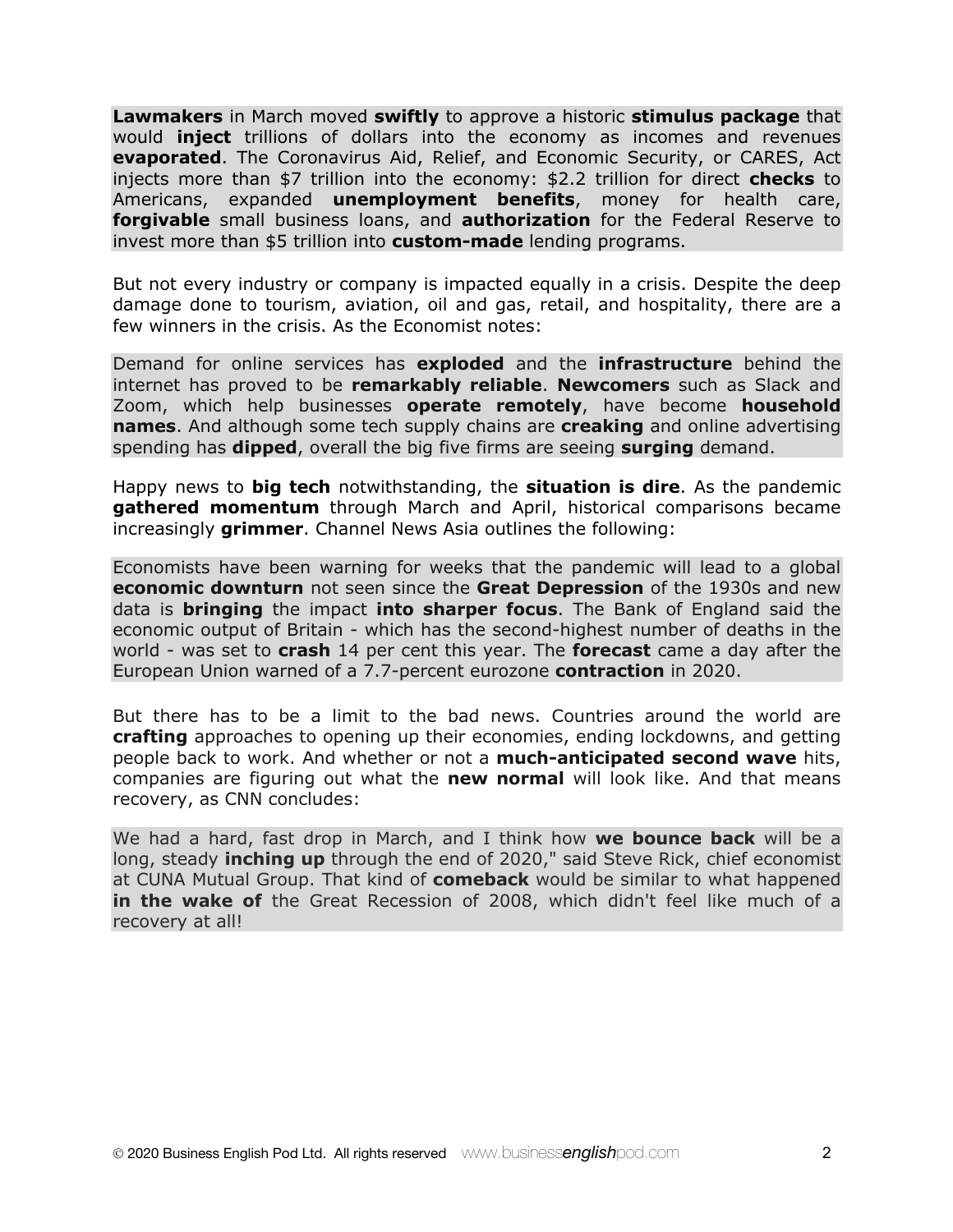#### *Vocabulary*

Novel coronavirus: a new strain of viral disease not seen before in humans; "Disease experts are constantly watching for the emergence of novel coronaviruses so they can stop them from spreading."

To declare: to officially announce that something is happening; "The President declared a State of Emergency, which gave temporary special powers."

Pandemic: a worldwide spread of a new disease; "In the early 1950s, the polio pandemic reached its highest point in North America, killing thousands of people."

Instantaneous: happening immediately or instantly; "When the amazing new manager was hired, the positive effects on the team were instantaneous."

Unprecedented scale: a size or extent of something that is larger than anything else before; "The COVID-19 crisis has impacted airlines at an unprecedented scale, causing drops in demand of up to 90%."

Supply shock / Demand shock: a sudden, unexpected change in the supply – how much is available – or demand – how much is wanted – of a good, which impacts its price; "The release of so much oil into the market by OPEC and Russia have created a supply shock that has driven oil prices extremely low."

To struggle: to try to do something with difficulty or suffering; "Many workers, especially those with young families, struggle to adapt to working from home."

To procure: to obtain something, especially with effort; "Our buyers are tasked with procuring only the best quality clothing for our department stores."

To confront: to face and deal with something difficult; "This safety inspection has forced us to finally confront the problems that have existed for a long time."

Fragility: the quality of being easily broken or damaged; "Given the overall political fragility in Hungary, I'm not so sure we should invest there."

Supply chain: a network and series of processes among companies and their suppliers to distribute a product to its final buyer or user; "Problems at many meatpacking facilities are affecting the security of the entire food supply chain."

Gloomy: sad or pessimistic; "While some economists are hopeful for a quick economic recovery, others are making very gloomy predictions."

To emerge: to appear or become known; "Zoom has emerged as a clear winner in the world of videoconferencing, with millions of new users."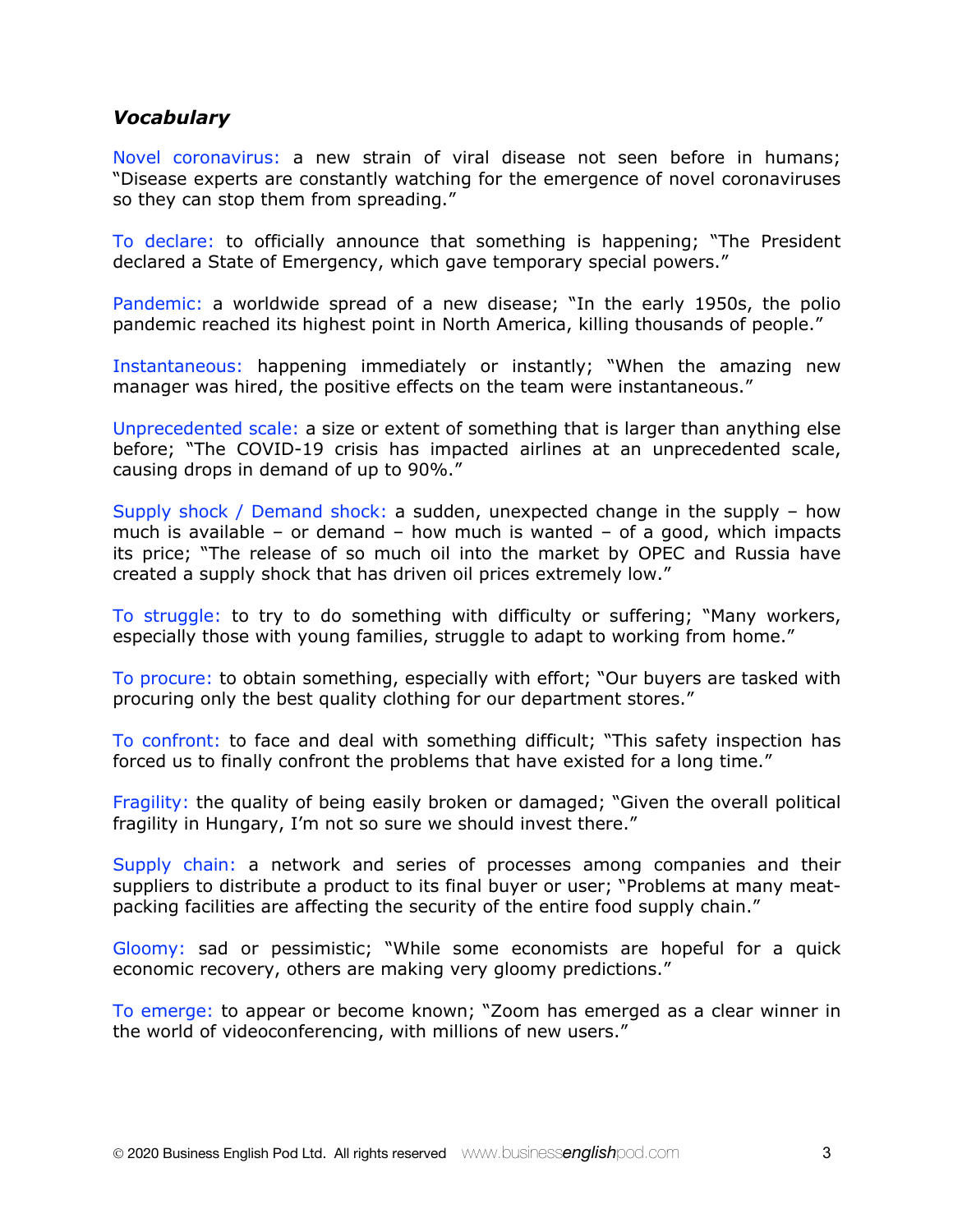Lockdown: a situation where people are not allowed to move freely because of an emergency; "The lockdown in Italy was so strict that people were fined for leaving home without a good reason."

To kickstart: to make something active again after a period of no or slow activity; "We put the mill down to one shift a day for a month, but we're now ready to kickstart normal operations again."

Meltdown: a sudden and complete failure; "If investors continue to lose confidence, we might see a total meltdown in the stock market."

To plunge: to decrease rapidly and greatly; "Boeing's stock plunged more than 50% during the crisis, but is expected to come back now that the company is resuming production."

To halt: to stop; "The Federal Reserve has decided to raise interest rates in order to halt inflation."

To rein in: to control or limit something that has happened too much or for too long; "Every department is going to have to find ways to rein in spending as we head into this recession."

Chaos: total disorganization; "In some U.S. states, orders to stay home have resulted in chaos among people who think the economic impact is worse than the disease."

Highs: periods of great amount, number or degree; "We have no hope of reaching new highs in sales unless we make a quick transition to online retail."

Rosy: positive or optimistic; "Sure, in the short term property values will go down, but long-term my view of the real estate market is still rosy."

Perplexing: confusing; "Not many businesses have accessed the rent relief measures because the application procedures are perplexing."

To run deep: to be strongly or broadly felt; "The staff's respect for their CEO runs deep, as demonstrated by their support for him in the crisis."

Big guns: powerful or important people or organizations; "There's a lot of pressure on the government not to offer too much to the financial big guns that were bailed out in 2008."

Foundation: the most basic part of something from which other things develop; "Government-backed student loans form the foundation of the entire business model of some American universities."

To scale down: to become smaller, for an operation or system; "We plan to scale down operations and lay off staff for only a few months."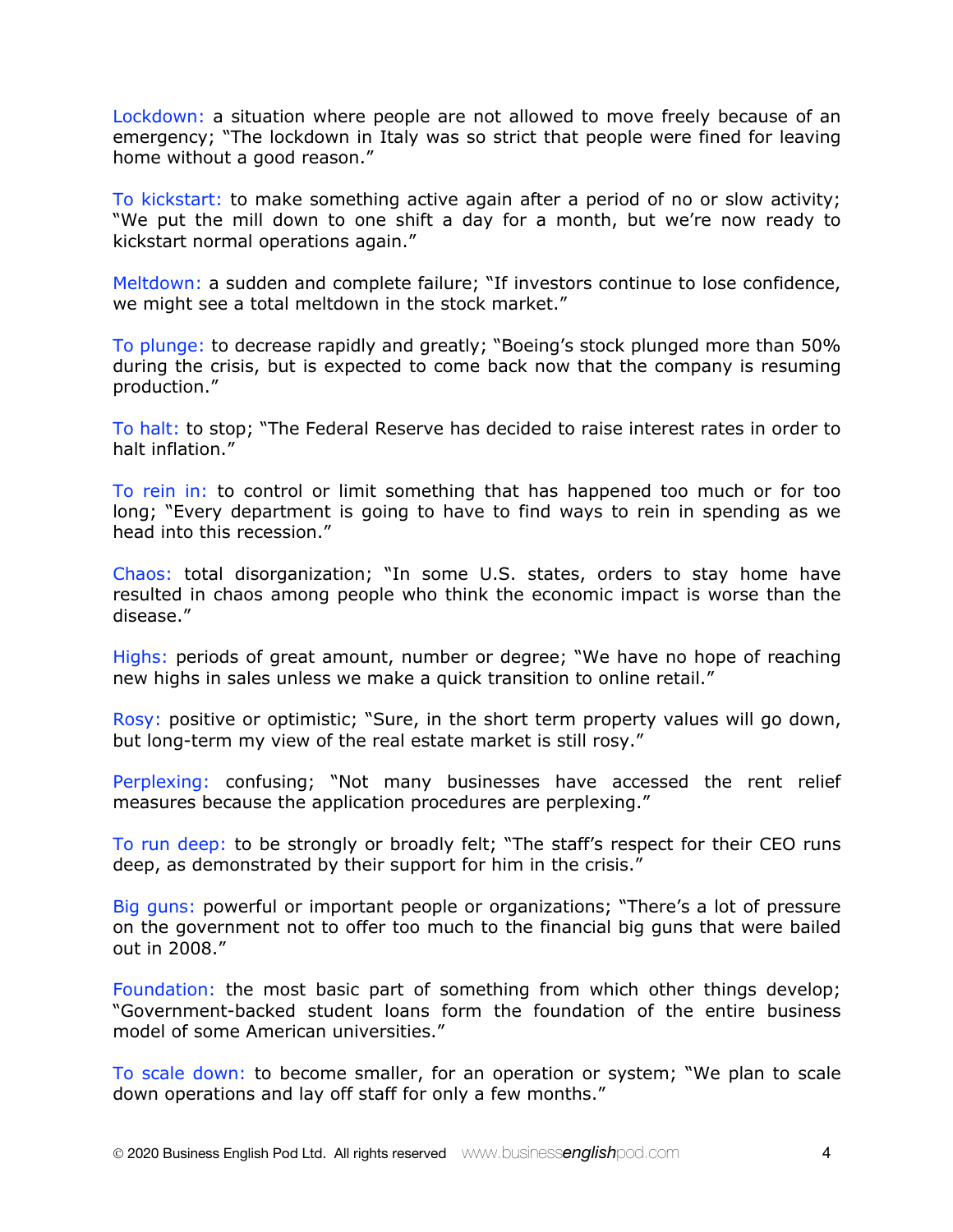To translate into: to lead to; "More people working from home has translated into great pressure on Internet infrastructure."

Devastation: great destruction; "Rural areas are generally safer than urban environments, as witnessed by the devastation in New York hospitals."

To file a claim: to submit a request for money, from an insurance company or government; "The government is promising you will receive money within 14 days of filing a claim for benefits."

Tally: a record of how many of something; "Some medical experts say that the real death toll in the U.S. is higher than the official current tally of 80,000."

To decline: to decrease; "Since implementing our new health and wellness plan, we've seen a 20% decline in staff illness."

Peak: the highest point; "While many European countries are reopening their economies, Russia hasn't yet reached its peak of COVID-19 cases."

Stupefying: very confusing or surprising; "Union leaders say its stupefying that management hasn't taken the safety issues more seriously."

Unemployment rolls: the list of jobless people who have applied for government benefits.

To sit idly by: to not take action when something bad is happening; "If we sit idly by while our competition innovates, we will fail as a company."

To go up in flames: to fail completely or be destroyed; "Our plans for European expansion and two new factories have gone up in flames with the recent pandemic."

To step in: to enter a situation to try to help solve a problem; "Retailers are really hoping the government steps in with support paying rent during the crisis."

Lawmaker: politician.

Swiftly: quickly; "New Zealand has avoided a lot of COVID-cases because their government reacted very swiftly with very strict measures."

Stimulus package: a government economic program designed to help suffering economies by stimulating economic activity; "It seems that each week the government announces new relief measures to its already massive stimulus package."

To inject: to put into; "Dan and Jay have really injected a lot more positivity into the workplace culture."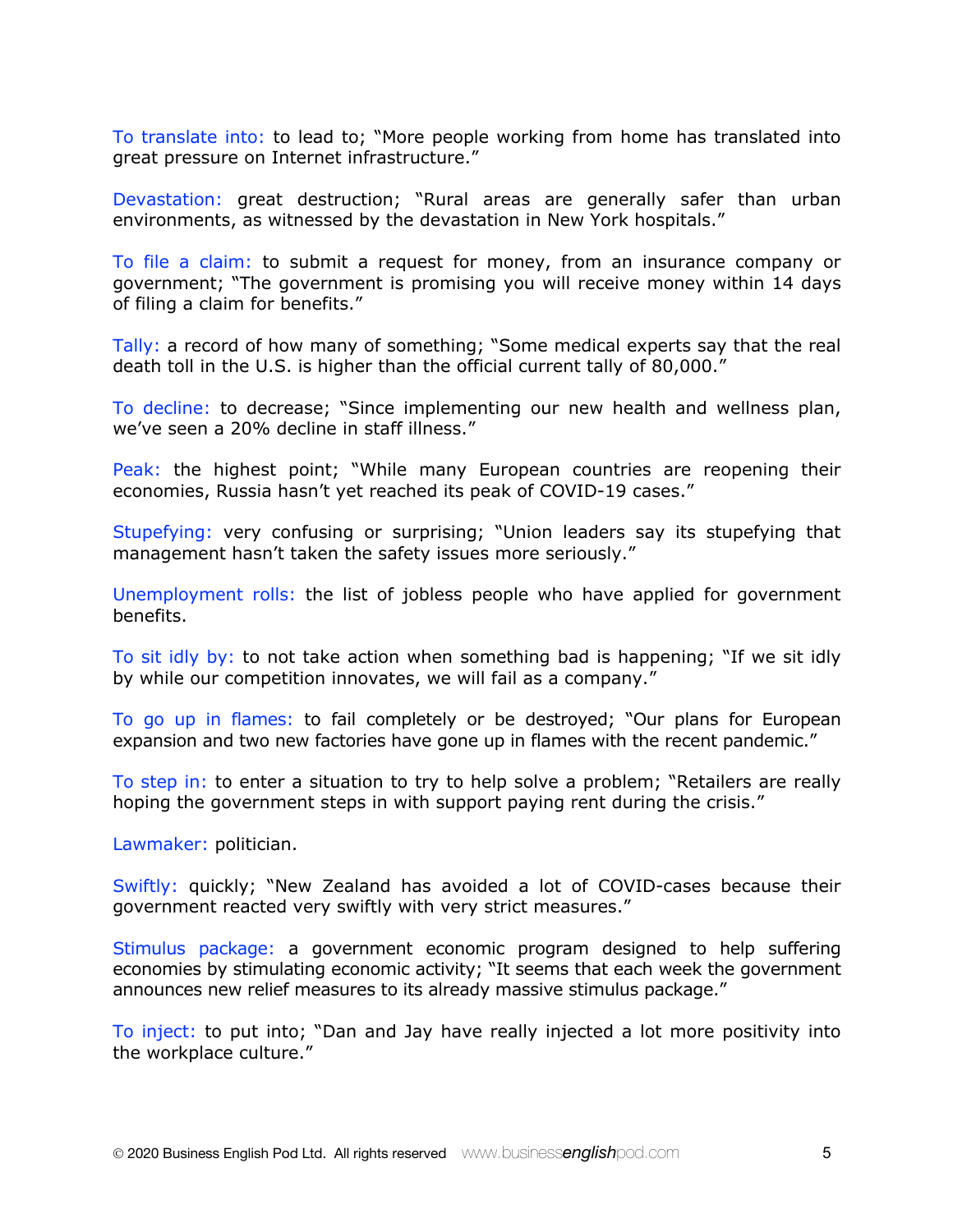To evaporate: to suddenly disappear; "Our interest in acquiring Jayden Industries quickly evaporated when we found out about their aging technology."

Check: a written order from a person's bank for money to be transferred; "If you forget to sign your check, the recipient won't be able to cash it at the bank."

Unemployment benefits: money provided by the government to a person without a job.

Forgivable: a "forgivable" loan is one where all or part does not have to be paid back if certain conditions are met; "The government has made any of the loan amount used for payroll costs forgivable, but companies will have to repay the rest."

Authorization: official approval or permission; "The drugs have been proven safe, but they still haven't gone through all the steps to receive official authorization for public use."

Custom-made: made or designed for a particular situation, person, or customer; "We've never done this type of manufacturing work before, so we'll need custommade machinery."

To explode: to increase quickly and suddenly; "Shopify's demand for their online retail platform has exploded during the pandemic."

Infrastructure: the basic physical system of facilities and structures needed for something to function.

Remarkably reliable: very stable or well-functioning; "I wasn't sure about the quality of these Asus laptops, but they have proven remarkably reliable."

Newcomer: a person or company that is new to a place, situation, or market; "It's very difficult for newcomers to compete in a busy marketplace dominated by Amazon."

Remotely: from a distance, or virtually; "Twitter has announced that all its staff may continue to work remotely even after the COVID crisis."

Household name: a person or company that is known by almost everyone; "Blackberry was once a household name in the mobile phone business, but it's rare to see their devices now."

To creak: to show signs of stress or possible breakdown, for a system; "It's time to put some money into upgrading our aging subway system, before real problems occur."

To dip: to become less; "We saw a small dip in business but have now come back to normal sales levels."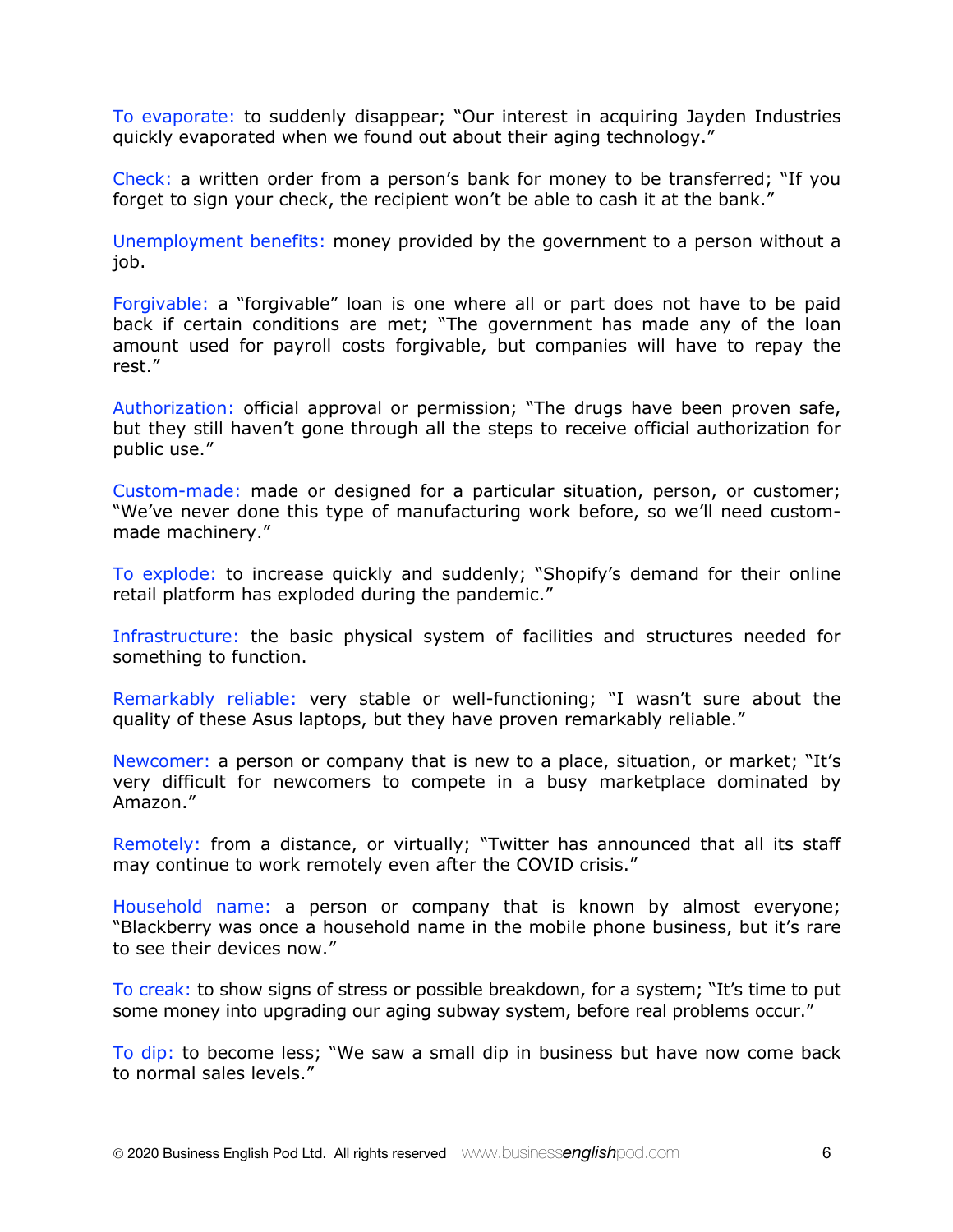Surging: suddenly increasing; "Demand for factory robots is surging, as companies try to find ways to ensure physical distancing in their plants."

Big tech: the huge technology companies, including Apple, Facebook, Amazon, Google, and Microsoft.

Dire situation: very serious or severe situation; "We've had difficult times in our company's past, but I'm worried we won't actually make it out of this dire situation."

To gather momentum: to gradually become higher, stronger, or greater; "After receiving approval to operate in Vancouver, Uber has quickly gathered momentum."

Grim: negative or pessimistic; "Many economists are saying that the future of big oil and gas companies is looking especially grim at this time."

Downturn: a reduction on economic activity; "I've lived through several downturns before, starting in the 80s, and I'm confident we'll make it out of this one eventually."

Great Depression: the worst economic downturn in modern history, from 1929 to 1939.

To bring into sharper focus: to make something clearer, easier to understand, or easier to see; "We've needed stronger reserves of emergency equipment for many years, but this crisis has really brought that into sharper focus."

To crash: to fail suddenly and completely; "Several large financial companies avoided a complete crash in 2008, thanks to government relief money."

Forecast: an expert prediction about the future; "It's really difficult to make accurate forecasts when there's still so much uncertainty about the virus."

Contraction: a decrease in economic activity, as measured by Gross Domestic Product; "I don't think there's any national economy that won't experience a contraction in 2020."

To craft: to carefully create; "As we make plans to reopen, we're crafting an entire new set of policies and procedures around facilities and safety."

Much-anticipated: expected by many people or for a long time; "The muchanticipated Tokyo Olympics have been put on hold until 2021."

Second wave: a situation where a disease that has decreased after an initial spread begins spreading again; "Businesses should be ready for a second wave of COVID, during which they may have to suspend operations again."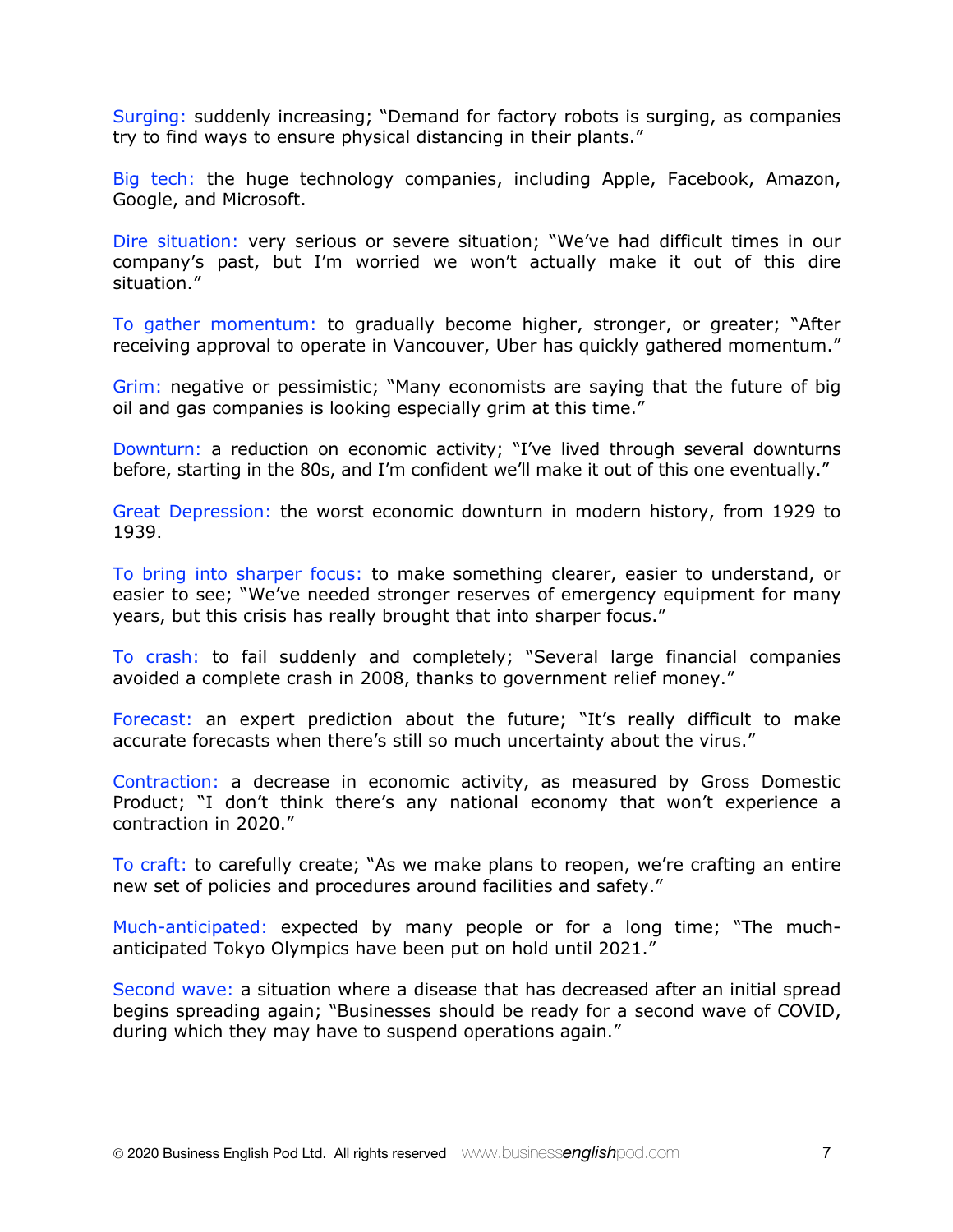New normal: a situation or state that is very different from a previous situation or state; "With things changing so quickly, it feels like every week there's a new normal to get used to."

To bounce back: to become healthy or successful again after a period of low activity or failure; "Oil prices have dropped to new lows, and many experts predict they'll never bounce back to pre-crisis levels."

To inch up: to increase slowly or bit by bit; "Traffic levels have been inching up in May, but people are still very reluctant to travel."

Comeback: a situation where something becomes popular or successful again; "After years of neglect, the Bedford neighborhood appears to be making a comeback with young urban professionals."

In the wake of: happening after and because of something else; "Every major sports league is trying to figure out how to resume operations in the wake of COVID-19."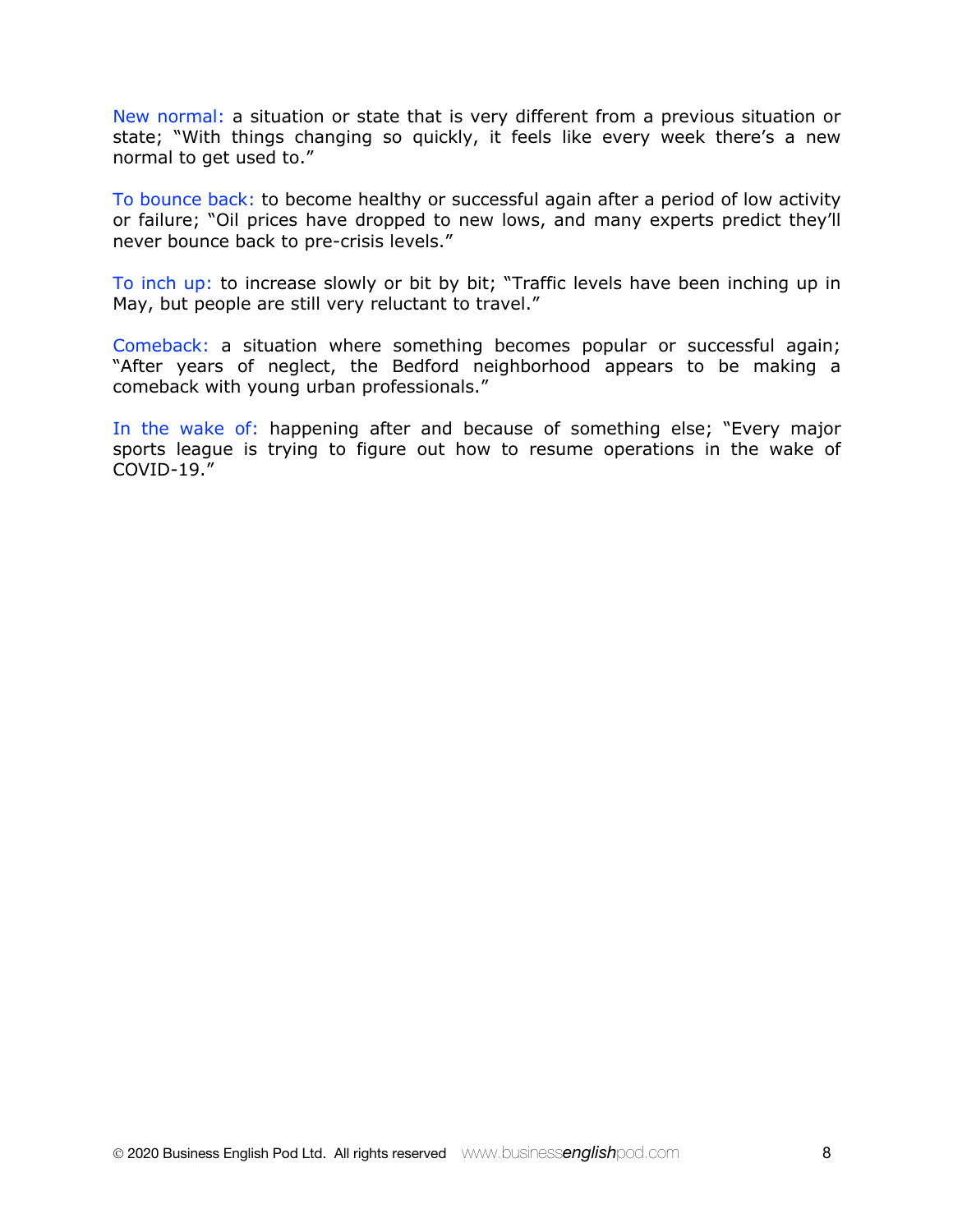# *Language Review*

### **A. Collocations**

Match words from each column to make collocations found in the article.

| 1. Supply       | a. deep      |  |
|-----------------|--------------|--|
| 2. To run       | b. idly by   |  |
| 3. Unemployment | c. back      |  |
| 4. To sit       | d. in flames |  |
| 5. Household    | e. rolls     |  |
| 6. To gather    | chain<br>f.  |  |
| 7. To bounce    | g. momentum  |  |
| 8. To go up     | h. name      |  |

#### **B. Vocabulary Quiz**

- 1. Which of the following describes a *positive* outlook or forecast?
	- a. Grim
	- b. Stupefying
	- c. Gloomy
	- d. Rosy
- 2. Which of the following indicate an *increase*? [choose 2]
	- a. Plunge
	- b. Contraction
	- c. Explosion
	- d. Surging
- 3. A lack of consumer confidence has \_\_\_\_\_\_\_\_\_\_\_\_\_\_\_\_\_\_\_\_\_ stock market volatility and decreased demand.
	- a. Translated into
	- b. Scaled down
	- c. Bounced back
	- d. Inched up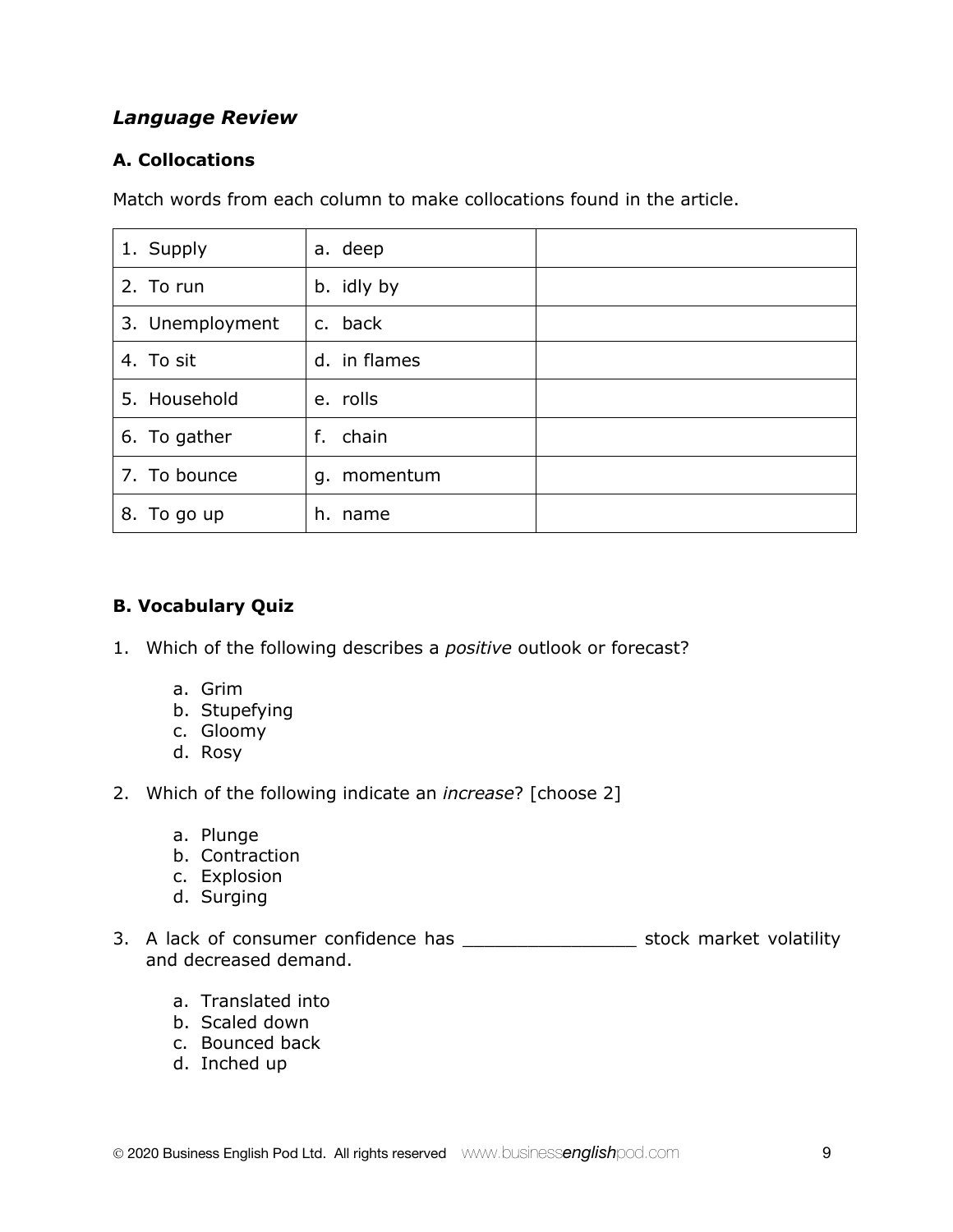- 4. Despite the increase in demand for online services, the basic systems on which the Internet are built have proven to be
	- a. Creaking
	- b. Remarkably reliable
	- c. Unprecedented
	- d. Reined in
- 5. There appear to be challenges in the \_\_\_\_\_\_\_\_\_\_\_\_\_\_\_, as many companies have difficulty \_\_\_\_\_\_\_\_\_\_\_\_\_\_\_\_\_\_\_\_\_\_ some basic materials.
	- a. Infrastructure / filing
	- b. Demand shock / kickstart
	- c. Supply chain / procure
	- d. Foundation / rein in
- 6. Which of the following refer to an extremely *negative* situation? [choose 2]
	- a. devastation
	- b. stimulus
	- c. comeback
	- d. meltdown
- 7. To receive money or benefits from an insurance company or government, you have to \_\_\_\_\_\_\_\_\_\_\_\_\_\_\_ a \_\_\_\_\_\_\_\_\_\_\_\_\_\_.
	- a. Craft / check
	- b. File / claim
	- c. Rein in / tally
	- d. Procure / rolls
- 8. Many businesses are having difficulty figuring out what normal operations looks like COVID-19.
	- a. Much-anticipated
	- b. Sitting idly by
	- c. Translating into
	- d. In the wake of